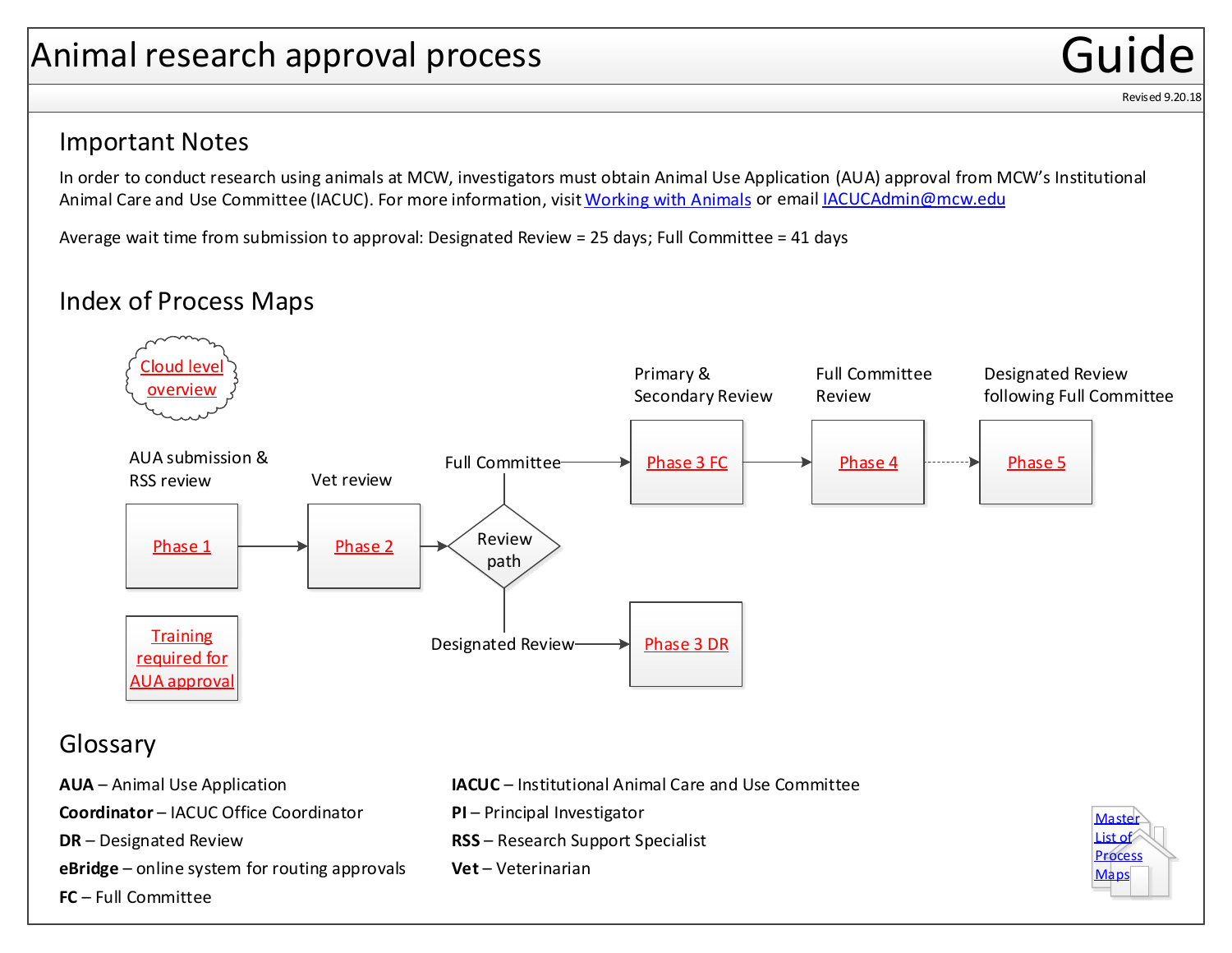# **Overview**

Revised 9.20.18

[Back to](#page-0-0) Guide

<span id="page-1-0"></span>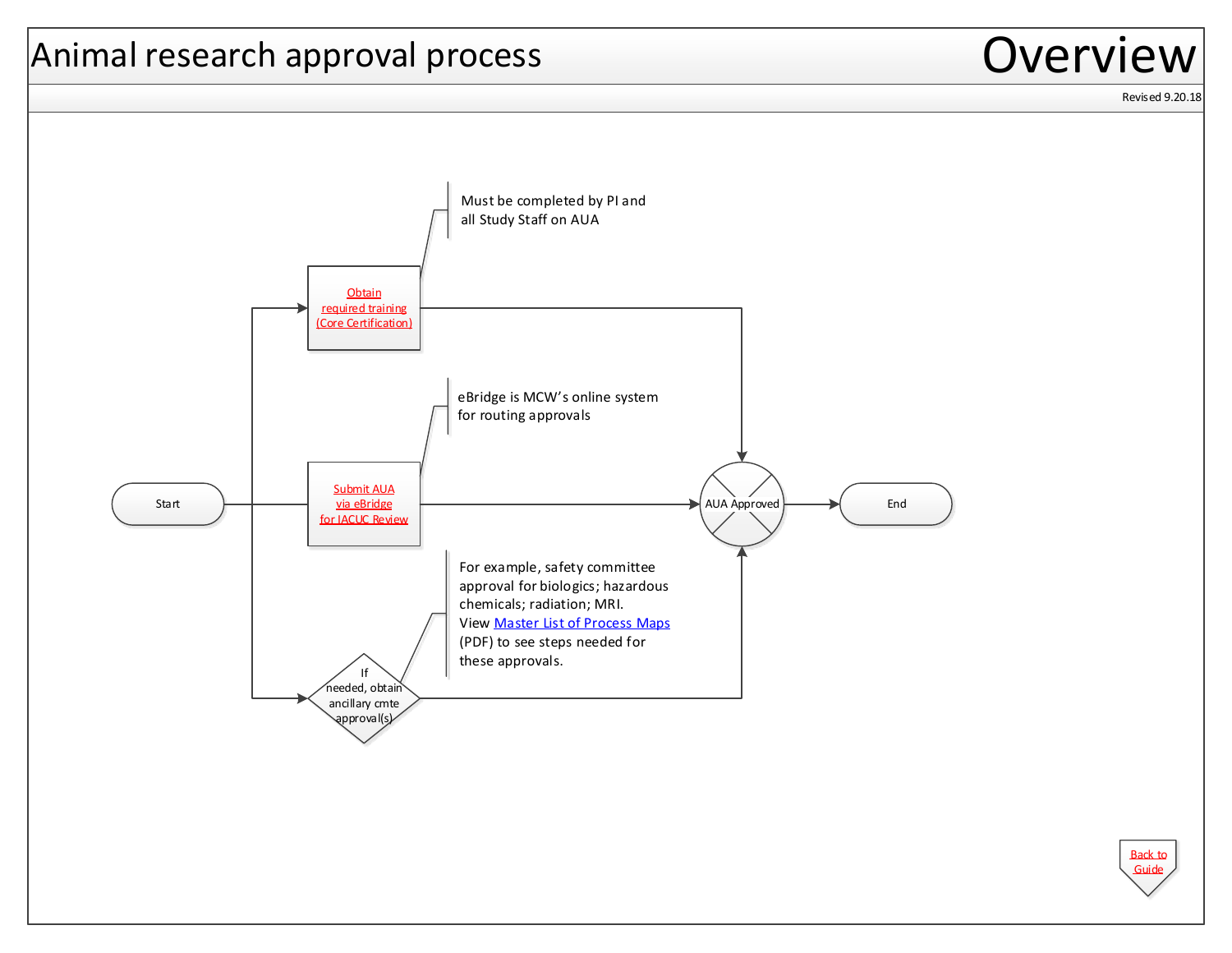## <span id="page-2-0"></span>Animal research approval process  $\blacksquare$

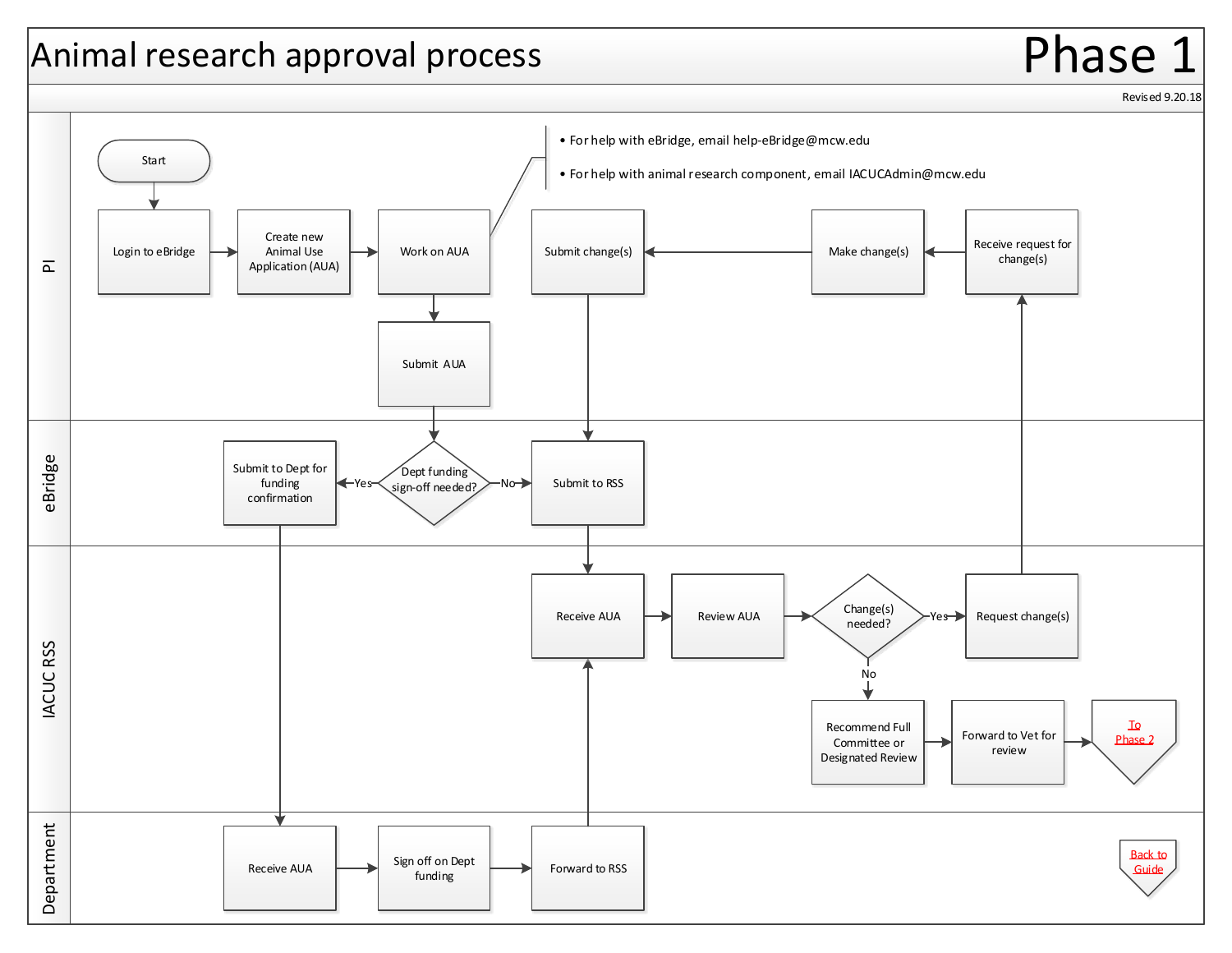## <span id="page-3-0"></span>Animal research approval process  $\blacksquare$

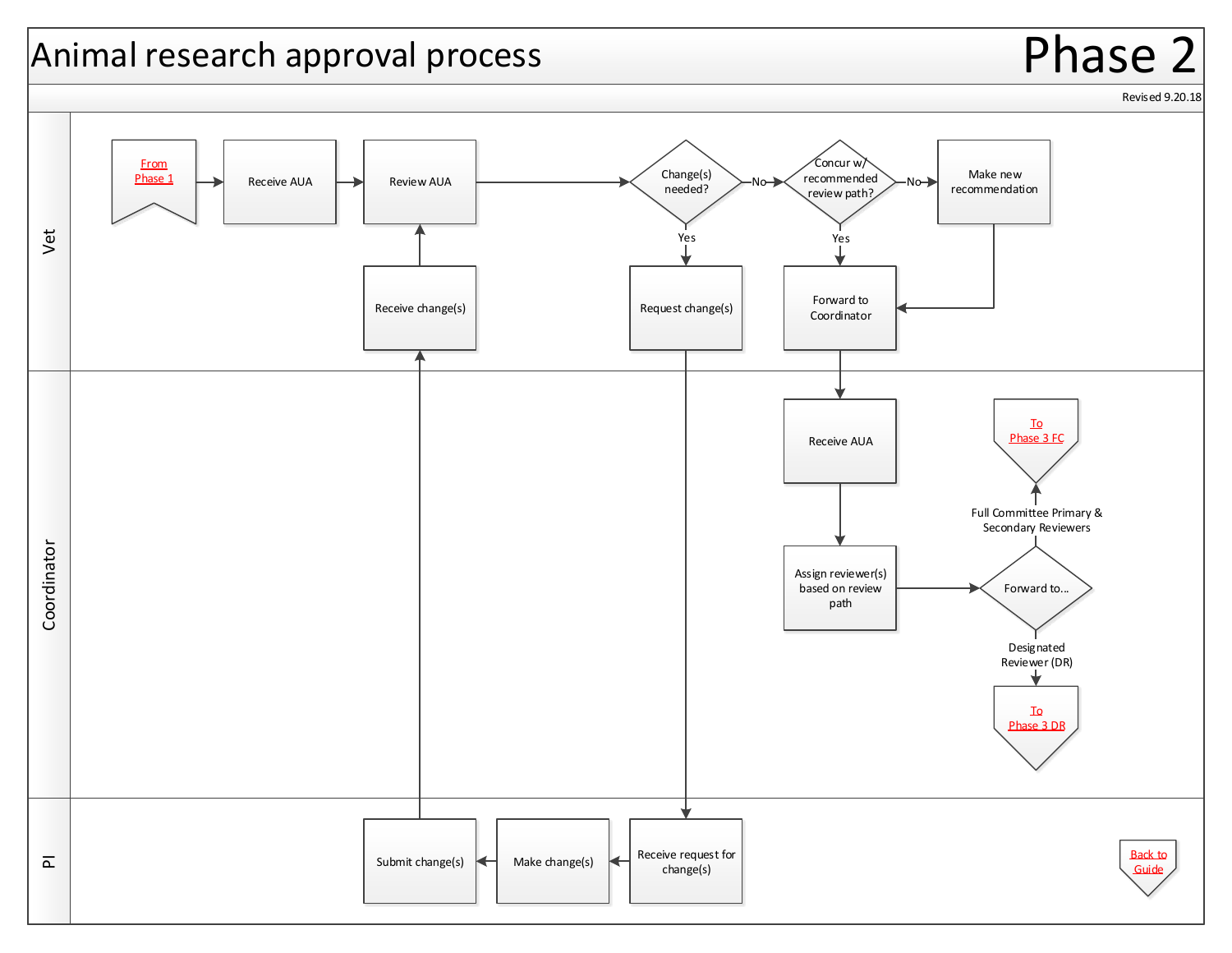## <span id="page-4-0"></span>Animal research approval process  $\blacksquare$  Phase 3 DR

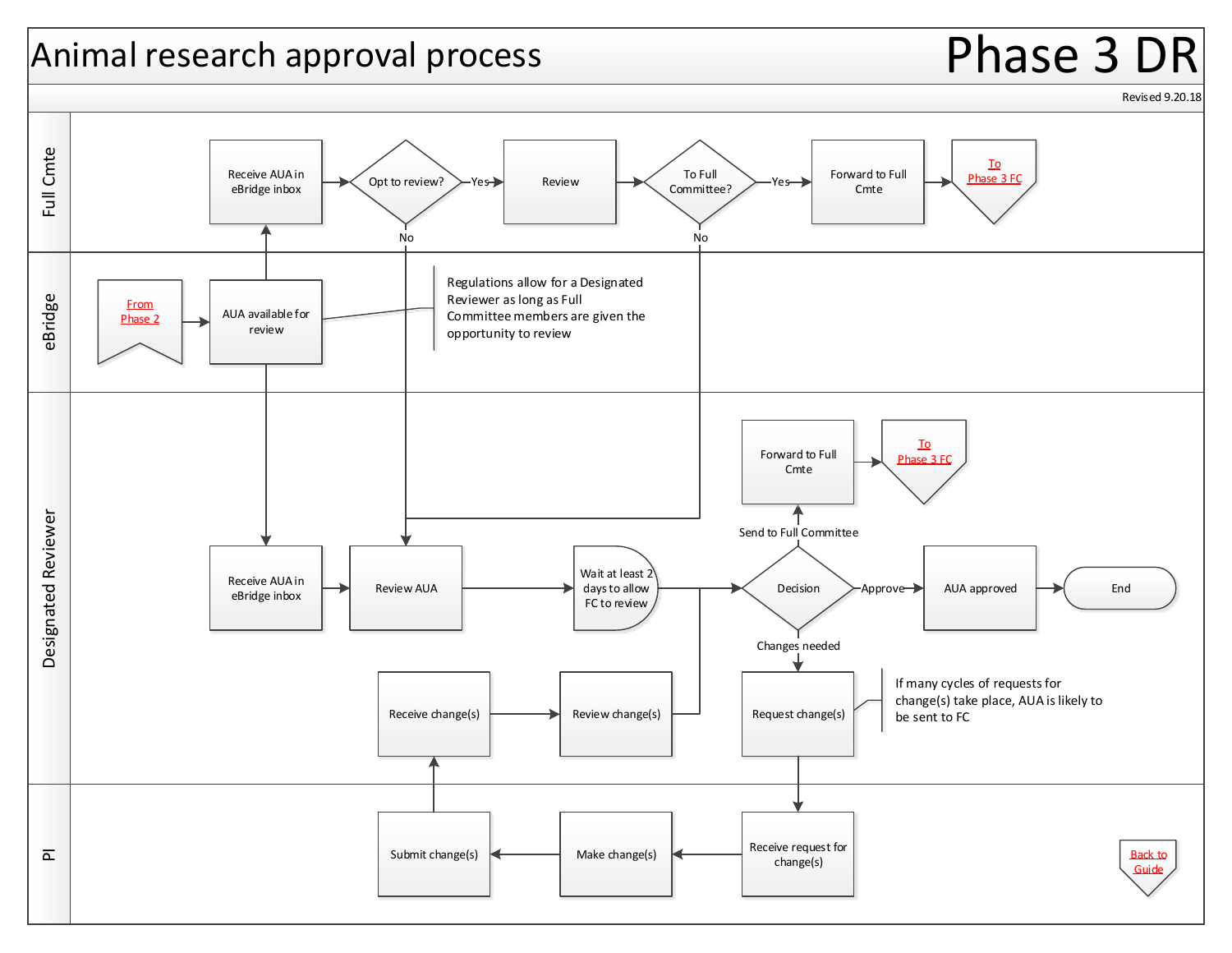# Phase 3 FC

<span id="page-5-0"></span>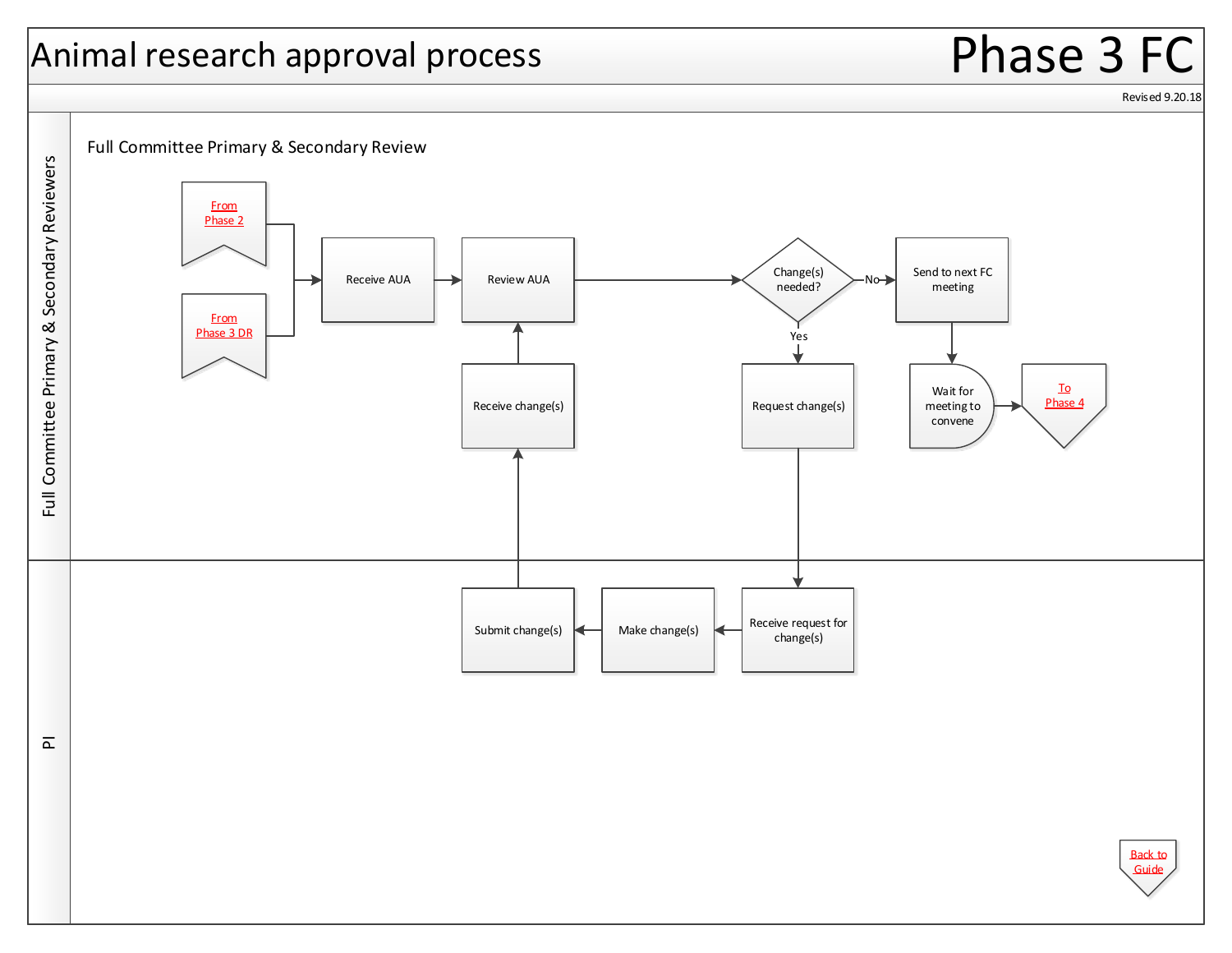

<span id="page-6-0"></span>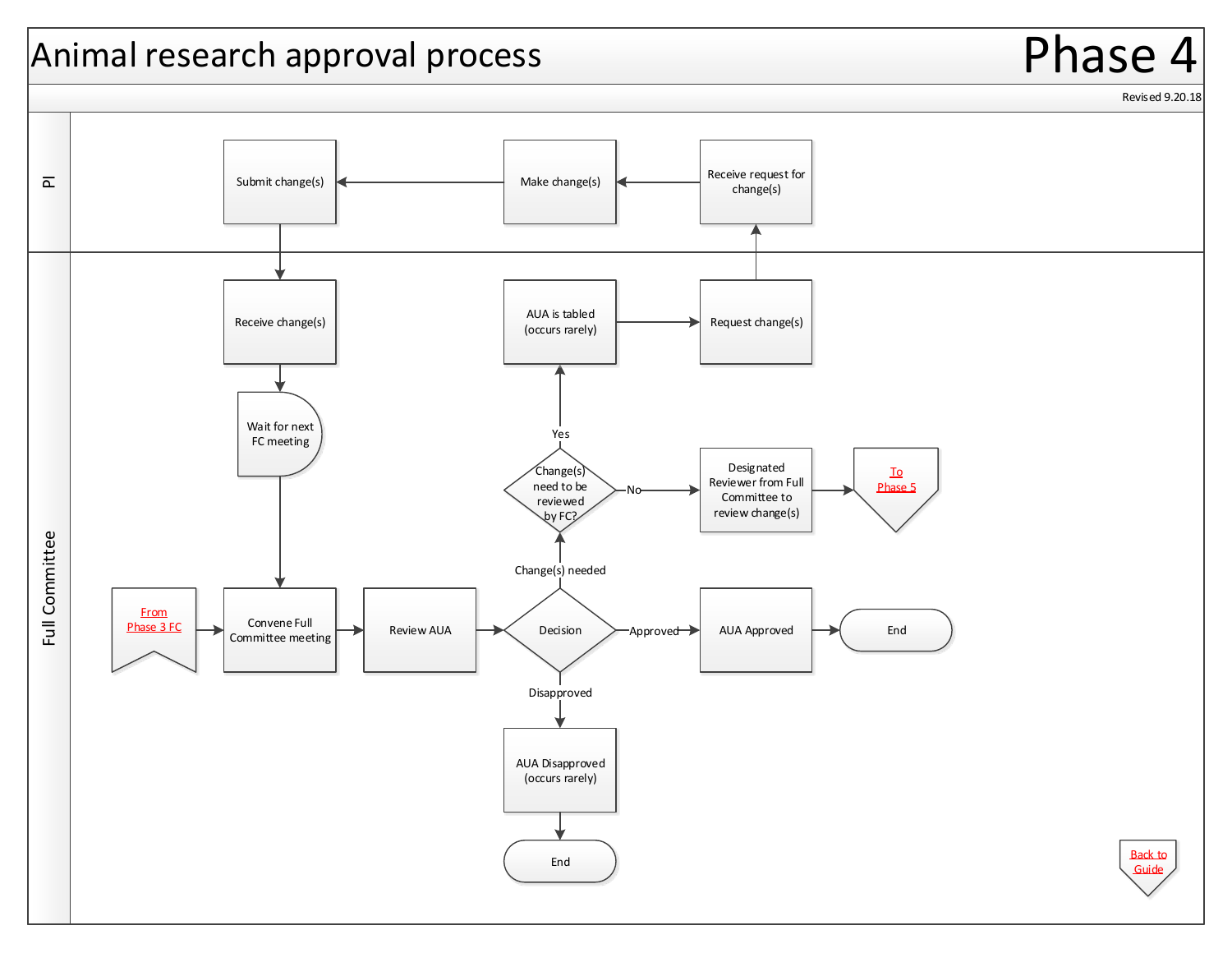Revised 9.20.18

Phase 5

<span id="page-7-0"></span>